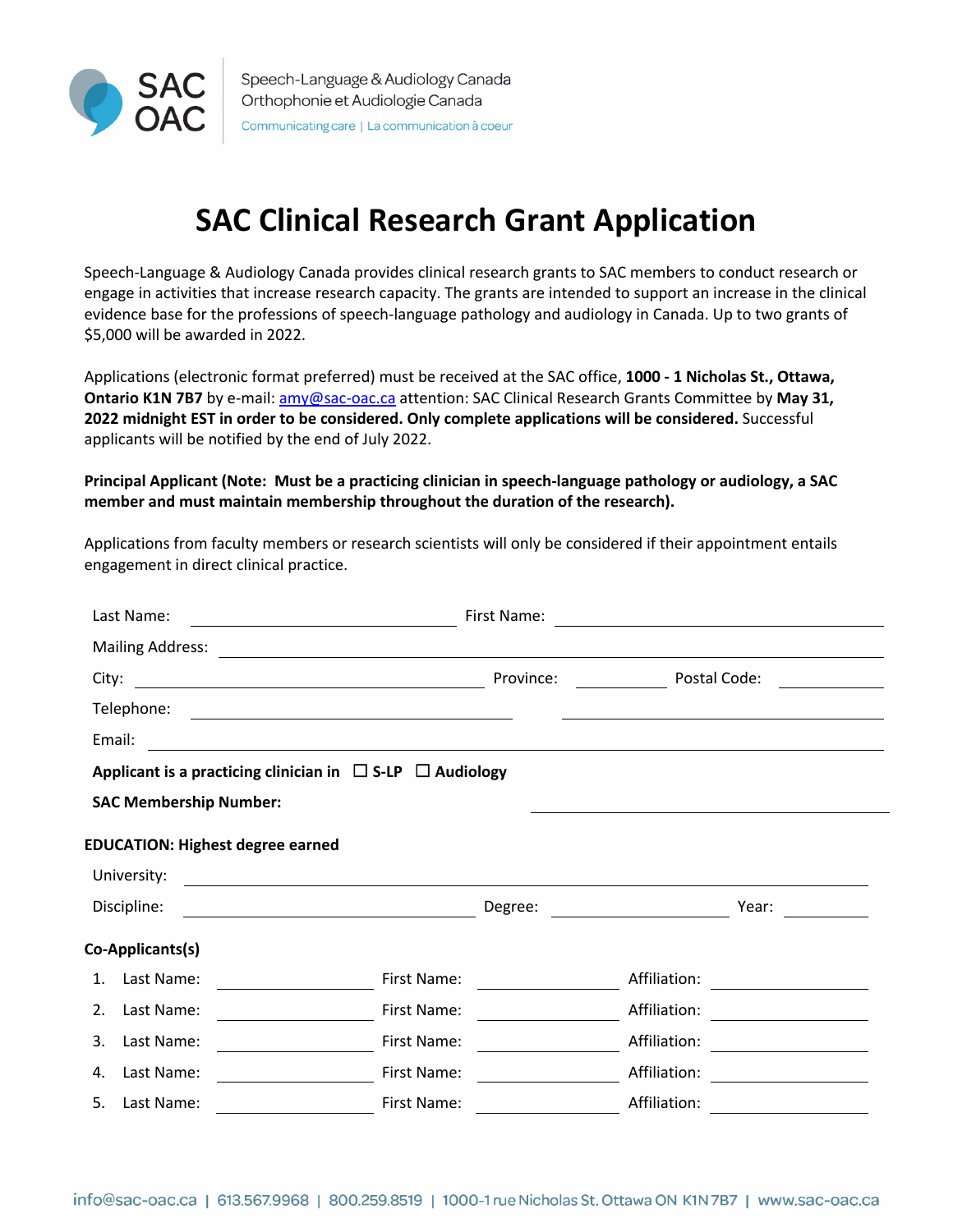

# **Mentor(s)**

| <b>.</b> | Last Name: | First Name: | Affiliation: |
|----------|------------|-------------|--------------|
| z.       | Last Name: | First Name: | Affiliation: |

**The vast majority of research requires ethics approval.** To learn more, we encourage you to consult the webinar created by Canada's three Federal research agencies, CIHR, NSERC and SSHRC (http://tcps2core.ca/welcome). Another helpful resource was developed by the University of Waterloo: https://uwaterloo.ca/research/office-research-ethics/research-human-participants/pre-submission-andtraining/human-research-guidelines-and-policies-alphabetical-list/does-my-data-collection-activity-requireethics-review

# **Does this proposal require research ethics approval?** ☐ **YES** ☐ **NO**

If approval is required, have you obtained research ethics approval to proceed with this research? ☐ **YES** ☐ **NO**

If yes, from which agency did you obtain approval?

If no, to which agency will you submit the proposal in order to obtain research ethics approval?

**If you do not need research ethics approval, provide a justification based on the guidelines of the Canadian Tri-Council Panel of Research Ethics.** http://pre.ethics.gc.ca/eng/policy-politique\_tcps2-eptc2\_2018.html

**\_\_\_\_\_\_\_\_\_\_\_\_\_\_\_\_\_\_\_\_\_\_\_\_\_\_\_\_\_\_\_\_\_\_\_\_\_\_\_\_\_\_\_\_\_\_\_\_\_\_\_\_\_\_\_\_\_\_\_\_\_\_\_\_\_\_\_\_\_\_\_\_\_\_\_\_\_\_\_\_\_\_\_\_\_\_\_\_\_\_\_ \_\_\_\_\_\_\_\_\_\_\_\_\_\_\_\_\_\_\_\_\_\_\_\_\_\_\_\_\_\_\_\_\_\_\_\_\_\_\_\_\_\_\_\_\_\_\_\_\_\_\_\_\_\_\_\_\_\_\_\_\_\_\_\_\_\_\_\_\_\_\_\_\_\_\_\_\_\_\_\_\_\_\_\_\_\_\_\_\_\_\_ \_\_\_\_\_\_\_\_\_\_\_\_\_\_\_\_\_\_\_\_\_\_\_\_\_\_\_\_\_\_\_\_\_\_\_\_\_\_\_\_\_\_\_\_\_\_\_\_\_\_\_\_\_\_\_\_\_\_\_\_\_\_\_\_\_\_\_\_\_\_\_\_\_\_\_\_\_\_\_\_\_\_\_\_\_\_\_\_\_\_**

\_\_\_\_\_\_\_\_\_\_\_\_\_\_\_\_\_\_\_\_\_\_\_\_\_\_\_\_\_\_\_\_\_\_\_\_\_\_\_\_\_\_\_\_\_\_\_\_\_\_\_\_\_\_\_\_\_\_\_\_\_\_\_\_\_\_\_\_\_\_\_\_\_\_\_\_\_\_\_\_\_\_\_\_\_\_\_\_\_\_

\_\_\_\_\_\_\_\_\_\_\_\_\_\_\_\_\_\_\_\_\_\_\_\_\_\_\_\_\_\_\_\_\_\_\_\_\_\_\_\_\_\_\_\_\_\_\_\_\_\_\_\_\_\_\_\_\_\_\_\_\_\_\_\_\_\_\_\_\_\_\_\_\_\_\_\_\_\_\_\_\_\_\_\_\_\_\_\_\_\_\_

#### **APPLICATION: Supporting documentation (required)**

# **Sections 1-3 should use font size 12, 1.5 line spacing, and APA format for references where relevant.**

1. **Proposal** (2 pages maximum)

Provide a title and a clear, detailed description of the proposed activities that you will complete. Activities eligible for funding are those that involve the planning and/or implementation of clinical research. Proposed research should lead to increased research capacity (e.g., facilitate new engagement of clinicians in research, build independence of clinicians for conducting research in the future, lead to more cliniciandriven research in the future). **Proposals must include**:

- Clearly stated research question/objective with rationale and appropriate citations.
- Description of the activities to be completed.
- Appropriate research methodology (e.g. types of data collected, data analyses etc.).
- Significance of the research for clinical practice.
- Description of the roles of the principal applicant and co-applicant(s).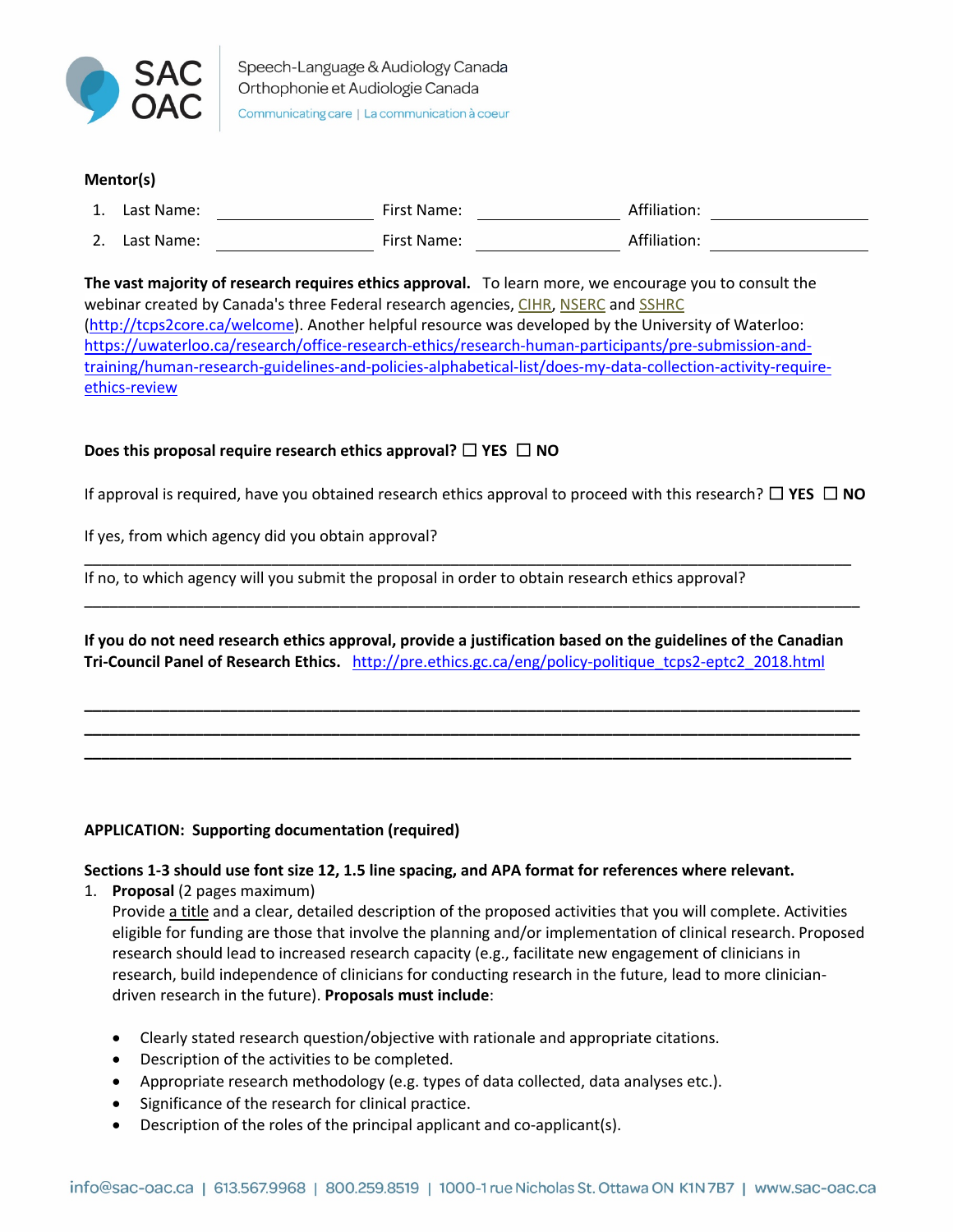

- Identification of any related research funding and how the present funds will provide added value.
- Disclosure of any conflict of interest**.**

# **2. Timeline and Budget** (1 page maximum)

- Timeline for completion (2 year maximum).
- Itemized budget outlining and justifying eligible **research expenses**. Eligible research expenses include: research assistant or coordinator salaries and benefits, consultant fees (e.g., statistics, database development), research materials and supplies (tests, etc.), and other research related expenses. Salary or honoraria for principal applicants or co-applicants is not an eligible expense. Equipment is not an eligible expense. If you have any questions regarding eligible expenses, please contact Lynda Gibbons (lynda@sac-oac.ca).
- 3. **Feasibility of the project and evidence of supportive research mentorship** (1 page maximum)
	- Outline of the feasibility of the project and how it will support an increase in the clinical evidence base in the professions of speech-language pathology and/or audiology in Canada.
	- Evidence of the research capacity of your team, e.g., evidence that team members possess individually and collectively the past experience and current skills required to carry out the project. Evidence of a productive collaborative relationship between team members may also contribute to research capacity.
	- At least one research mentor must be included on the team. The mentor(s) must submit a letter documenting their mentorship of the team, that is, engagement of the mentor(s) in their role mentoring
	- the applicant and previous successful research experience, especially as it pertains to the proposed project (e.g., peer-reviewed publications, scholarly presentations, grants). Minimally, the research mentor(s) should be involved in developing the research design and plan for data analysis as well as advising the clinician if ethics approval is needed.
	- Research capacity should also be demonstrated with respect to the support of the clinical site that will host the research. **The applicants should demonstrate that they will have access to sufficient time to conduct the research as well as all the material resources required to complete the project**. A letter of support from the clinical site to demonstrate that these resources are in place will strengthen your proposal.

Curriculum Vitae (must be included for)

- Principal applicant;
- Co-applicant(s); and
- Research mentor(s) (should include publications and research activities from the last 5 years only)

# **4. Signed letter of support from employer**

The letter must be included if the employment setting is involved in the proposed work (e.g., participant recruitment, use of equipment, release time for principal or co-applicants).

# **CRITERIA:**

 $\epsilon$ 

- Only complete applications with all supporting documentation will be considered.
- Applications will be evaluated on the presence of a clear plan, a budget, the feasibility and quality of the proposal, proof of research capacity of the team, and supportive research mentorship.